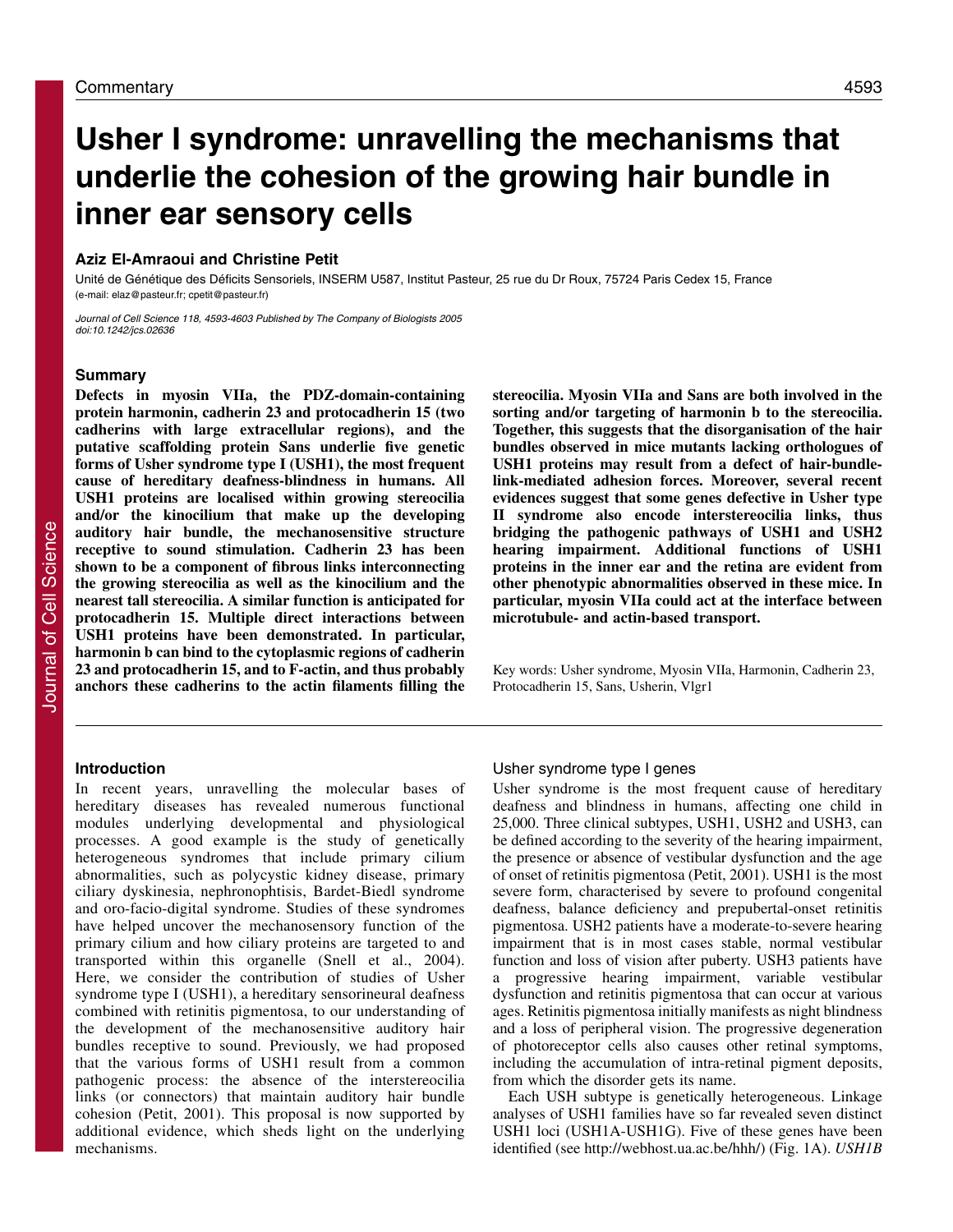

**Fig. 1.** (A) Predicted domain structures of the USH1 proteins. Myosin VIIa consists of a spectrin-like SH3 subdomain followed by the motor head, a neck region composed of five IQ (isoleucine-glutamine) motifs and a large tail. The tail starts with an  $\alpha$ -helical domain, followed by two large repeats, each containing a myosin tail homology 4 (MyTH4) and a 4.1, Ezrin, Radixin, Moesin (FERM)-like domain. These are separated by a poorly conserved Src homology 3 (SH3) domain. Positions of the spliced exon 25 (ex 25) and 34 (ex 34) are indicated. There are three classes of harmonin isoform, depending on the presence of two or three PDZ domains and the presence or absence of a second coiled-coil (CC) domain associated with a proline-, serine- and threonine-rich (PST) domain. The largest cadherin 23 and protocadherin 15 isoforms have 27 extracellular cadherin (EC) repeats and 11 EC repeats, respectively. Sans is composed of three ankyrin (ANK)-like repeats and a sterile alpha motif (SAM) domain. (B) Summary of the direct interactions between USH1 proteins. The domains involved in each interaction are indicated by arrows. Harmonin is able to bind to any of the other USH1 proteins. The cytoplasmic regions of cadherin 23a isoforms containing or lacking the exon 68-encoded peptide (ex 68 in A) preferentially bind to the harmonin PDZ1 or PDZ2 domain, respectively. Harmonin can bind to the cytoplasmic region of protocadherin 15 through its first two PDZ domains. It can also bind to the myosin VIIa tail through a PDZ1–C-terminal-MyTH4-FERM domain interaction. Harmonin can also bind to Sans through a PDZ1-SAM region interaction. Finally, the Sans central region can bind to the myosin VIIa N-terminal MyTH4-FERM domain. Harmonin (not shown) and Sans can also form homodimers.

encodes the unconventional myosin VIIa (Weil et al., 1995). *USH1C* encodes harmonin, a PDZ-domain-containing protein (Verpy et al., 2000). *USH1D* and *USH1F* encode two large cadherin-related proteins, cadherin 23 and protocadherin 15, respectively (Ahmed et al., 2001; Alagramam et al., 2001b; Bolz et al., 2001; Bork et al., 2001). *USH1G* encodes a putative scaffold protein, Sans, that contains three ankyrin repeats and a sterile alpha motif (SAM) domain (Weil et al., 2003).

Analysis of the transcripts of these genes in the inner ear and retina, and biochemical studies suggest the existence of several isoforms of myosin VIIa, harmonin, cadherin 23 and protocadherin 15 (Fig. 1A). Splice variants of *USH1B* lacking some exons [e.g. exons 8, 9 and 13 (the motor head), exon  $25$ (the first MyTH4 domain) and exon 34 (the first FERM domain)] have been detected; they are all predicted to conserve the myosin VIIa reading frame (Weil et al., 1996) (Fig. 1A). A shorter *USH1B* transcript isolated from a human testis cDNA library is predicted to encode a myosin VIIa isoform ending after the first MyTH4 domain (Chen et al., 1996). Nevertheless, there is no evidence from northern blots or at the protein level that confirms the existence of this shorter isoform.

Alternatively spliced *USH1C* transcripts allow us to predict at least ten harmonin isoforms. These form three subclasses (a, b, c), according to their protein domain composition (Verpy et al., 2000) (Fig. 1A). *USH1D* encodes at least six cadherin 23 isoforms: transmembrane isoforms containing 27 (a isoforms) or seven (b isoforms) extracellular cadherin (EC) domains, each with two different intracellular regions, and two cytosolic subtypes (the c isoforms) (Lagziel et al., 2005; Michel et al., 2005) (Fig. 1A). Finally, *USH1F* transcripts are predicted to encode at least two transmembrane isoforms containing 11 (a isoform) or one (b isoform) extracellular cadherin (EC) domain(s) (Ahmed et al., 2003) (Fig. 1A).

Mutations in four of the USH1 genes have also been reported to cause isolated recessive (DFNB) or dominant (DFNA) forms of deafness: DFNB2 and DFNA11 (*USH1B*) (Liu et al., 1997a; Liu et al., 1997b; Weil et al., 1997), DFNB18 (*USH1C*) (Ahmed et al., 2002; Ouyang et al., 2002), DFNB12 (*USH1D*) (Bork et al., 2001) and DFNB23 (*USH1F*) (Ahmed et al., 2002). The mutations causing these isolated forms of deafness are usually expected to be less deleterious for the protein activities than those observed in USH1 patients.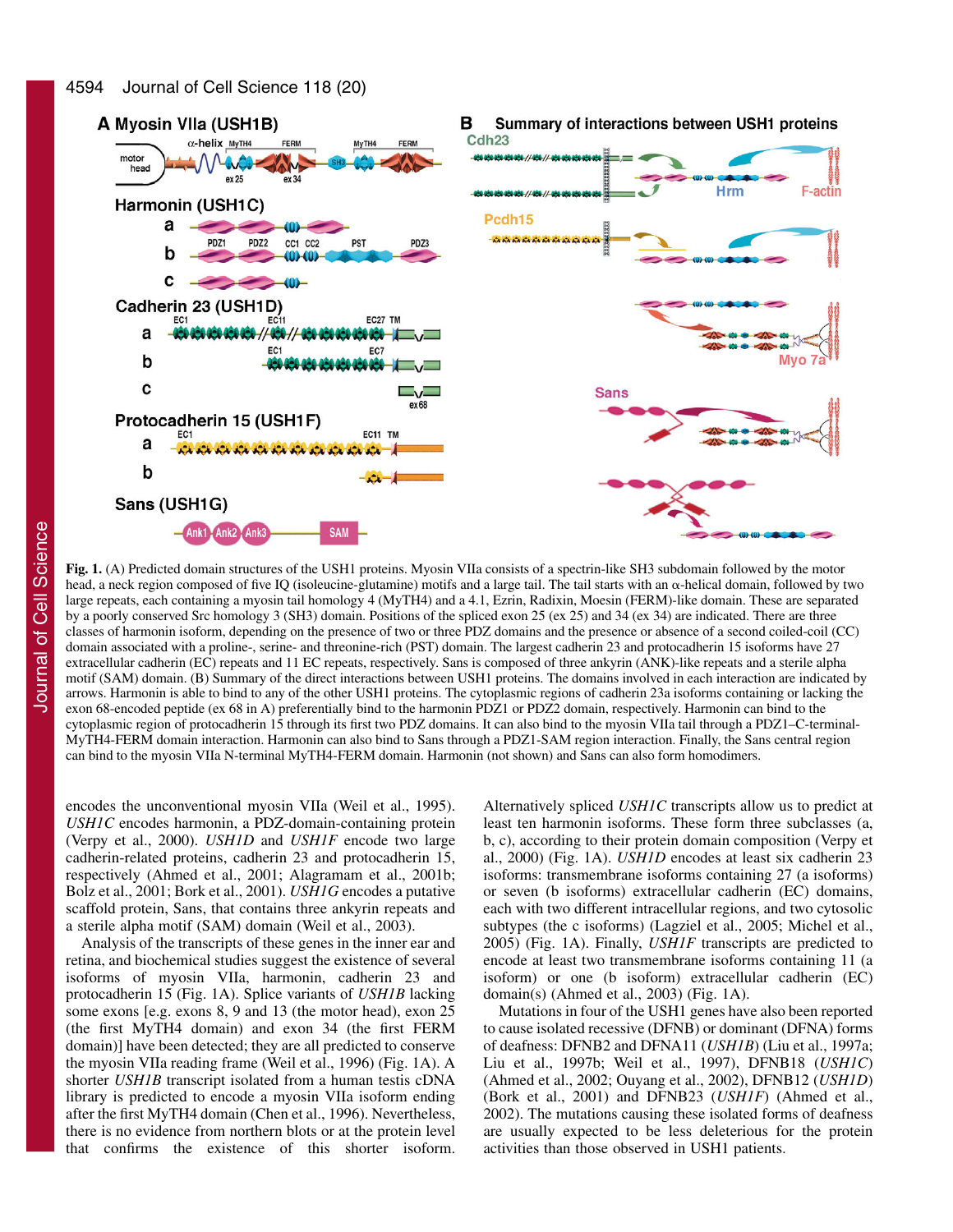

**Fig. 2.** The mammalian auditory epithelium, the organ of Corti. The sensory inner (IHC) and outer (OHC) hair cells are flanked by various types of supporting cell. Viewed from the top of the organ of Corti, the scanning electron microscopy images show the organisation of the OHC hair bundle from wild-type (source: Marc Lenoir, Montpellier, France), and Myo7a<sup>6J</sup> (Arg241Pro) shaker-1 mutant mice at P15. In the shaker-1 mutant, the stereocilia form clusters of a small number of stereocilia arranged in diverse patterns and orientations (adapted with permission from Self et al., 1998).

## Animal models of USH1

Mice that have defective myosin VIIa (shaker-1) (Gibson et al., 1995), harmonin (deaf circler) (Johnson et al., 2003), cadherin 23 (waltzer) (Di Palma et al., 2001; Wilson et al., 2001), protocadherin 15 (Ames waltzer) (Alagramam et al., 2001a) or Sans (Jackson shaker) (Kikkawa et al., 2003) have been described. These all exhibit severe hearing impairment and vestibular dysfunction but, surprisingly, none displays signs of retinitis pigmentosa. EM scanning analysis of the hair bundles of the auditory sensory cells in mutant mice lacking any of USH1 proteins showed that this subcellular structure is disorganised, and the bundles lack their characteristic cohesion (see Fig. 2). A detailed chronological analysis of morphological abnormalities in the hair bundles of shaker-1 and waltzer mutants has revealed that their fragmentation can already be detected at embryonic day 18 (E18) in both mutants (Self et al., 1998; Holme and Steel, 2002).

Zebrafish mutants possessing defective myosin VIIa or cadherin 23 have also been described. These also have disorganised hair bundles, which can easily be observed in the lateral line sensory system (Ernest et al., 2000; Sollner et al., 2004). Two zebrafish orthologues of the mammalian protocadherin 15 gene, *pcdh15a* and *pcdh15b*, encoding proteins that have highly divergent intracellular domains, have recently been described. Mutations in *pcdh15a* result in disorganisation of the hair bundle but cause no visual abnormalities, whereas *pcdh15b* inactivation causes only retinal anomalies: mutants exhibit abnormal alignment of photoreceptor outer disks with the pigment epithelial cells and abnormal interdigitation of the outer disks (Seiler et al., 2005).

#### Morphogenesis of the hair bundle

The hair bundle is located at the apical surface of the auditory hair cell (see Fig. 2). It comprises between 20 and 300 actinfilled, stiff microvilli – the stereocilia – which contain the mechanoelectrical transduction (MET) machinery and a single cilium, the kinocilium (Fig. 3A). As in other microvilli, actin filaments are uniformly polarized, the fast growing ends being located at stereocilia tips (Schneider et al., 2002). However, stereocilia in the adult hair bundle have certain specific morphological features (Figs 2, 3): (1) they are wider and longer than the microvilli of epithelial cells and, in some species, can contain up to 2000 actin filaments (Revenu et al., 2004); (2) they taper off at their base, where they insert into

the apical surface of the cell; (3) they are arranged in three to four rows, the height the rows rising towards the kinocilium (Fig. 3A); and (4) they are connected by many lateral links and one tip link. The kinocilium is also connected to the nearest tall stereocilia by fibrous extracellular links, i.e. kinociliary links (Fig. 3A).

Four stages in the formation of the chick auditory hair bundles have been defined by Tilney et al. (reviewed in Tilney et al., 1992) (see also Fig. 3A, left panels). First, the stereocilia emerge at the apical surface of the sensory cell as a homogeneous group of small, equally sized microvilli, clustered around a single central kinocilium. Second, the kinocilium migrates to the peripheral edge thus dictating the orientation of the hair bundle (i.e. its planar polarity); this is followed by a selective and sequential elongation of the stereocilia row (starting with the row closest to the kinocilium) to form a staircase pattern of height-ranked rows. Third, the stereocilia stop elongating and a few central actin filaments of the stereocilia extend rootlets deep into a horizontal meshwork of actin filaments – the cuticular plate – located beneath the apical cell membrane. Then, the stereocilia become wider with the addition of new actin filaments. Finally, the stereocilia complete their elongation to reach their adult length and any stereocilia not incorporated into the bundle regress. These steps have also been seen in mammals (reviewed in Frolenkov et al., 2004), although some differences do exist; for example, elongation and widening of the stereocilium processes, which are separated in time in chick, occur concomitantly in mammals, and the kinocilium disappears in hair bundles of mammalian auditory cells.

Distinct specialised links connect the stereocilia (Fig. 3A). The tip link is a single, three-stranded interrow link that connects the tip of one stereocilium to the side of the nearest tall stereocilium. It has a unique direction, following the functional axis of the hair bundle. It is already detectable at E17 in the mouse and persists throughout life (Geleoc and Holt, 2003; Goodyear et al., 2005). Pickles et al. have proposed that these tip links are a specialisation of the links that join immature stereocilia laterally near their tips (Pickles et al., 1991). Indeed, a dense network of links that connect stereocilia within the growing hair bundle and show dramatic changes between its early developmental and mature stages. An abundant and uniform fibrous network is progressively substituted by distinct projecting dense links organised at different points over the length of the stereocilia, connecting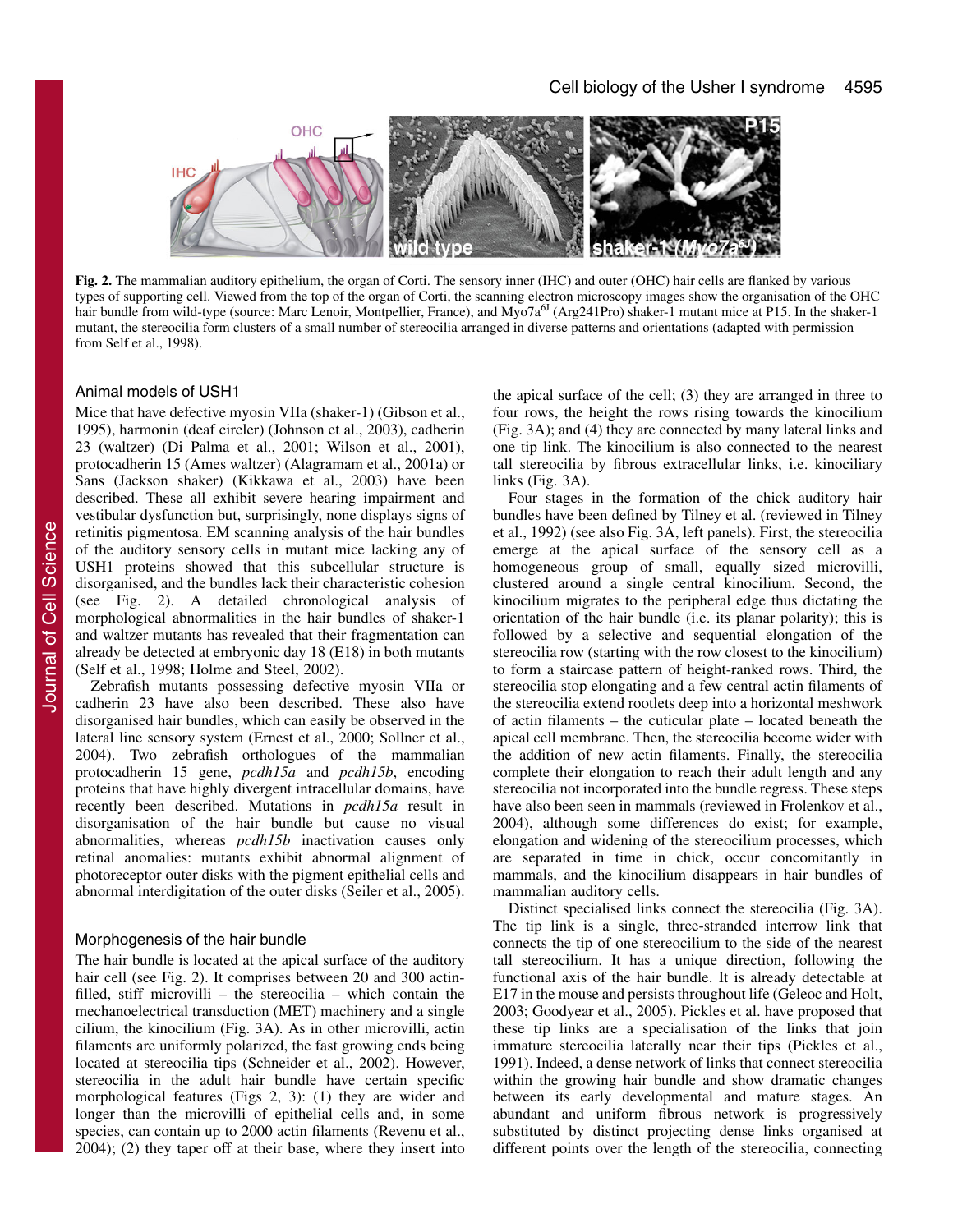#### 4596 Journal of Cell Science 118 (20)

them within and between adjacent rows. Top connectors couple stereocilia just below the tip link, shaft links connect part or all the length of the stereocilia, and ankle links connect the stereocilia at the base (Goodyear and Richardson, 1999; Goodyear et al., 2005) (Fig. 3A). The ankle links are first detectable in the mouse at P0, but they are completely lost at P12 (Goodyear et al., 2005). Most of these links are recognised by specific antibodies and characterised by distinct biochemical properties (e.g. resistance to the calcium chelator BAPTA or the protease subtilisin). Whereas the ankle links are sensitive to both treatments, the tip link is only sensitive to BAPTA (see Goodyear et al., 2005). With the exception of the tip link (see below), the roles of the links in the growing and mature hair bundles are unknown. However their conservation throughout evolution, from fish (Sollner et al., 2004; Seiler et al., 2005), mice (Alagramam et al., 2001a; Di Palma et al., 2001; Wilson et al., 2001) to humans (Bork et al., 2001; Ahmed et al., 2002), strongly argues for their functional relevance. Their molecular composition is a key element because they will behave as more or less elastic connectors when submitted to the force of the mechanical stimulation, depending on their<br>extracellular domain composition, their possible domain composition, their possible oligomerisation and binding to other ligands.

# The mechanoelectrical transduction process

The highly elaborate organisation of the hair bundle is evolutionarily conserved in vertebrates and probably plays a crucial role in auditory and balance transduction. The time

constant of the transduction process is too short (a few microseconds) to involve a second messenger. In response to sound or acceleration stimuli, the hair bundle deflects and pivots around the basal insertion points of the stereocilia. This causes variations in the opening probability of MET channels in the plasma membrane. These thought to result from changes in the tension of the tip link, which are proposed to be linked to these channels (Howard and Hudspeth, 1988) (see Fig. 3A). The rapid influx of cations, mostly  $K^+$  but also  $Ca^{2+}$  leads to hair cell depolarisation followed by neurotransmitter release. Two TRP channels have been proposed to be components of the MET channel: NompC in zebrafish (Sidi et al., 2003) and TRPA1 (also called ANKTM1) in mammals (Corey et al., 2004).

Through adaptation processes, the hair bundle preserves its high sensitivity to extrinsic stimuli, i.e. the MET channel opening probability (Po) tends to be restored to its resting level while the mechanical stimulus persists. Fast and slow adaptation processes have been described in the hair cells. Fast adaptation is mediated by  $Ca^{2+}$  influx through the MET channel, which provides a feedback signal acting on the MET channel itself (Fettiplace and Ricci, 2003).  $Ca^{2+}$  also regulates a slower component of adaptation, which has been demonstrated to involve myosin 1c (Holt et al., 2002). Myosin VIIa has also been proposed to contribute to adaptation (Kros et al., 2002) (see below).

The tails of unconventional myosins are thought to position

# USH1 protein properties and interactions

kinocilium F<sub>15</sub> stereocilium E16 Cadherin 23 F<sub>18</sub> Protocadherin 15 Harmonin Myosin VIIa **MET channel Sans** P<sub>0</sub> P<sub>2</sub> Vezatin vesicle **F-actin** CP P<sub>10</sub> **I** microtubules

**Fig. 3.** (A) Early (E15-P0) and late (P4-P10) stages of auditory hair bundle maturation in mice. The stereocilia that form the hair bundle are held together by various side-links. The number and structure of these links vary during the course of development (top) and in mature (bottom) cells. At late developmental stages, the most central actin filaments of stereocilia insert their rootlets into another actin-rich structure, the cuticular plate (CP). Note that the kinocilium is no longer present in mature auditory hair cells, although its basal body persists. The tip link (TL) is believed to gate the mechanoelectrical transduction (MET) channel. (B) Immunogold labelling showing cadherin 23 is associated with links connecting growing stereocilia (adapted with permission from Michel et al., 2005). Protocadherin 15 also probably makes interstereocilia lateral links (LL) in the differentiating hair bundle. During hair bundle maturation, the binding of harmonin b to cadherin 23, protocadherin 15, and F-actin should anchor the interstereocilia links to the stereocilia actin core. Myosin VIIa is required for transfer of harmonin b up to the stereocilia (green arrow). Myosin VIIa also interacts with vezatin, a ubiquitous component of adherens junctions, which is associated with the ankle links (AL).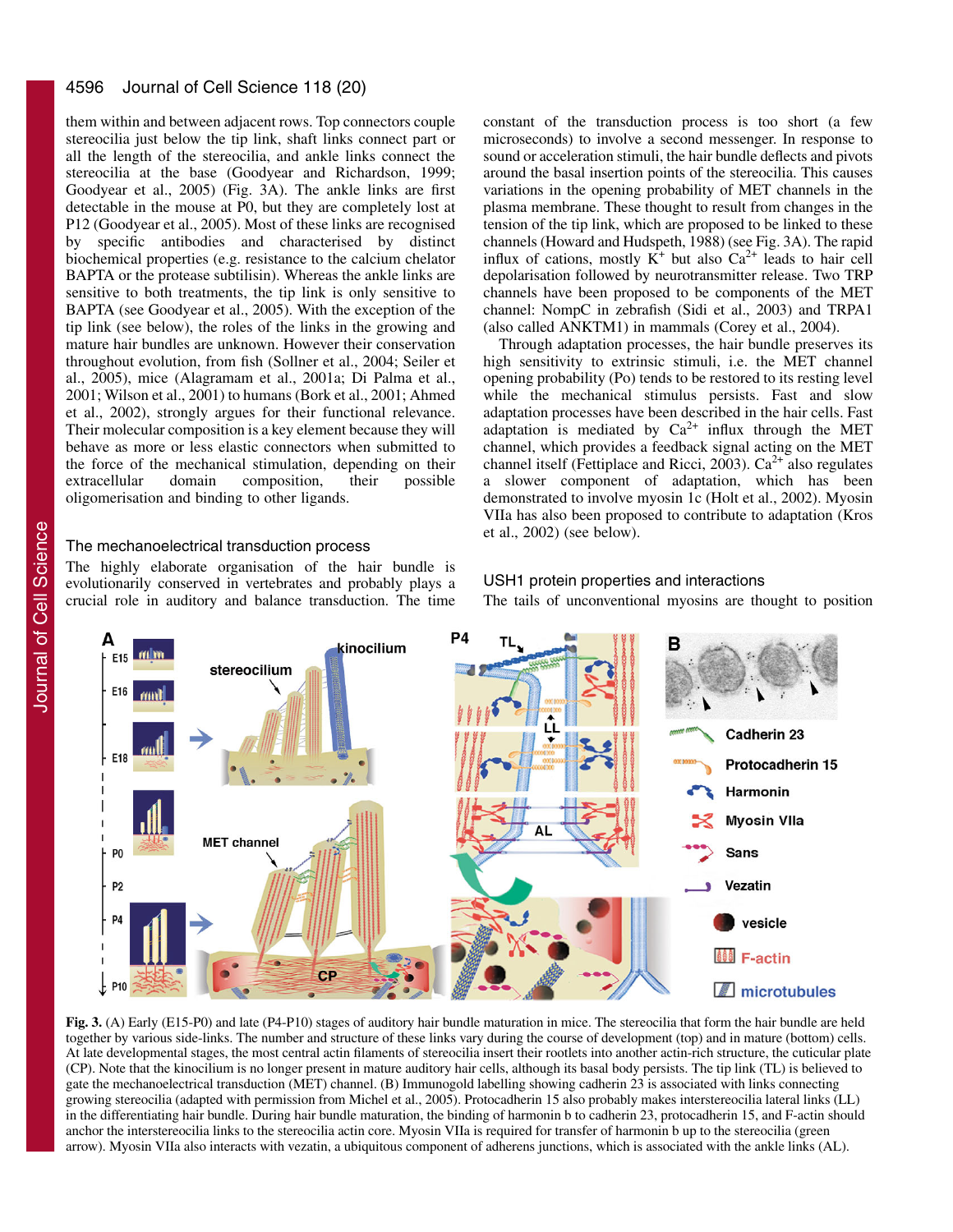these motors at a given intracellular location by interacting with protein(s) and/or lipid(s); the motor activity of the head is then harnessed to exert tension on the tethered molecules. These molecules (and possibly associated subcellular compartments) can then be moved or not and, in certain cases, can undergo conformational changes. Myosin VIIa is an actin–plus-enddirected unconventional myosin expected to move from the base to the tip of stereocilia in the hair bundle. It has been described as a dimeric motor (Inoue and Ikebe, 2003), but whether (as in the case of myosin VI) it can also function as a monomer is unknown. All myosins exert their motile activity during a cyclic interaction with actin filaments and ATP. The enzymatic characteristics of motor proteins are key determinants of their motile activity and underlie their various cellular roles (see De La Cruz and Ostap, 2004). Although the speed of myosin VIIa has been estimated at ~160 nm/second (Inoue and Ikebe, 2003), some of its kinetic parameters are yet to be studied. Hence, whether or not it is a processive motor remains to be established. How proteins associated with its tail might influence its activity is another unanswered question.

Myosin VIIa has a much higher affinity for ADP  $(K_{ADP}=7)$  $\mu$ M) than for ATP ( $K_{ATP}$ =200  $\mu$ M) and requires high ATP concentrations for its motile activity. ADP markedly increases the binding of myosin VIIa to actin filaments (Inoue and Ikebe, 2003). Therefore, in subcellular compartments that have high ADP concentrations, myosin VIIa may maintain tension rather than move cargo.

The involvement of type VII myosins in tension-mediated processes seems to be evolutionarily conserved in metazoan organisms, because inactivation of myosin VII in *Dictyostelium* amoeba inhibits particle ingestion (Titus, 1999) owing to defects in the adhesion of particles to the cell surface (Tuxworth et al., 2001). Tuxworth and Titus have proposed two non-exclusive roles for this motor protein (Tuxworth et al., 2001). First, myosin VII dimers capture membrane proteins 'floating' at the surface of the cell, allowing their clustering at the sites of contact formation. Second, through their motor domains, myosin VIIa molecules may act locally as force sensors, determining the strength of the interaction at the contact zone. For every receptor that can withstand the strain imposed by myosin, a non-motile protein anchored to the cytoskeleton replaces the myosin. The receptor thus becomes engaged in a stiff link until the contact area reaches a certain limit. Through recruitment of additional receptors and their coupling to the cytoskeleton, myosin VIIa would thus contribute to the mechanical stability of the adhesion sites required for efficient cell phagocytosis. Direct evidence for this model is still missing; however, it can explain the role of the direct interaction between mammalian myosin VIIa and vezatin, a component of adherens junctions (Kussel-Andermann et al., 2000), in the entry of *Listeria monocytogenes* into cells (Sousa et al., 2004). Myosin VIIa might have a similar role in the auditory hair bundle (see below).

Harmonin b, the longest harmonin isoform subclass, directly binds to F-actin through its C-terminal second coiled-coil and/or its PST domain (see Fig. 1A). When overexpressed in cells, it induces the formation of large F-actin bundles resistant to cytochalasin D or latrunculin A, which suggests that harmonin b stabilises actin filaments. It also induces bundling of actin filaments in vitro (Boëda et al., 2002).

Cadherin 23 and protocadherin 15 differ from the classical cadherins (e.g. E- and N-cadherins) by possessing numerous EC repeats (Fig. 1A). Transfected L929 cells expressing fulllength cadherin 23 (L-CDH23 cells) form  $Ca<sup>2+</sup>$ -dependent cellcell contacts, indicating that cadherin 23 can mediate  $Ca^{2+}$ dependent, homophilic cell-cell adhesion (Siemens et al., 2004). Whether protocadherin 15 also undergoes homophilic interactions is unknown. These two cadherin cytoplasmic regions share no homology with any known protein. In particular, they lack the consensus motif for binding to  $\beta$ catenin (Bershadsky, 2004). This raises the question of how these two cadherins are linked to the actin cytoskeleton.

Yeast two-hybrid screenings combined with biochemical analyses have shown that the five known USH1 proteins each directly interact with at least one other USH1 protein (Fig. 1B). Harmonin can bind to any of the other USH1 proteins through its PDZ domains (Boëda et al., 2002; Siemens et al., 2002; Weil et al., 2003; Adato et al., 2005). With the exception of myosin VIIa, the four other USH1 proteins harbour class I PDZbinding motifs at their C-terminal ends. However, harmonin's in vitro interactions with either of these proteins is not interrupted by the deletion of these C-terminal PDZ-binding motifs (Adato et al., 2005). Therefore, the PDZ interactions of harmonin with USH1 proteins are not characterized by simple classical binding of C-terminal motifs.

The Sans central region is involved in the Sans–myosin-VIIa interaction and Sans homomerisation, whereas the SAM domain binds to harmonin. The existence of the two distinct and independent interaction motifs is supported by the formation of an in vitro Sans-Sans-harmonin tripartite complex (Adato et al., 2005) (see Fig. 1B). The common binding domains of harmonin and Sans for several other USH1 proteins, as well as their involvement in homo-oligomerisation (Sans) or hetero-oligomerisation (harmonin isoforms) strongly suggest that some of these interactions are competitive (Adato et al., 2005).

# USH1 proteins and the cohesion of the growing hair bundle

USH1 proteins are expressed in the hair cells throughout life, although their subcellular distributions in the stereocilia vary dramatically during development up to the mature stage (Fig. 4). All are expressed in the growing auditory hair bundle. However, whereas myosin VIIa, cadherin 23, harmonin and protocadherin 15 are present within the stereocilia (and some are also within the kinocilium), Sans has been detected only transiently within the auditory kinocilium.

Harmonin, cadherin 23 and protocadherin 15 are present in the hair bundle as soon as it emerges at the apical surface of the sensory cells (Boëda et al., 2002; Ahmed et al., 2003). Harmonin b is present mainly at the tips of stereocilia during early postnatal stages (Boëda et al., 2002). Cadherin 23 first occupies the entire length of the emerging stereocilia and then becomes progressively restricted to the tip region (see Fig. 4). Cadherin 23 can no longer be detected in the auditory hair bundle after postnatal day 14, but the labelling persists along the kinocilium of the vestibular organs, where it may contribute to kinociliary links (Lagziel et al., 2005; Michel et al., 2005). Protocadherin 15 has been detected uniformly distributed along the growing stereocilia (Ahmed et al., 2003)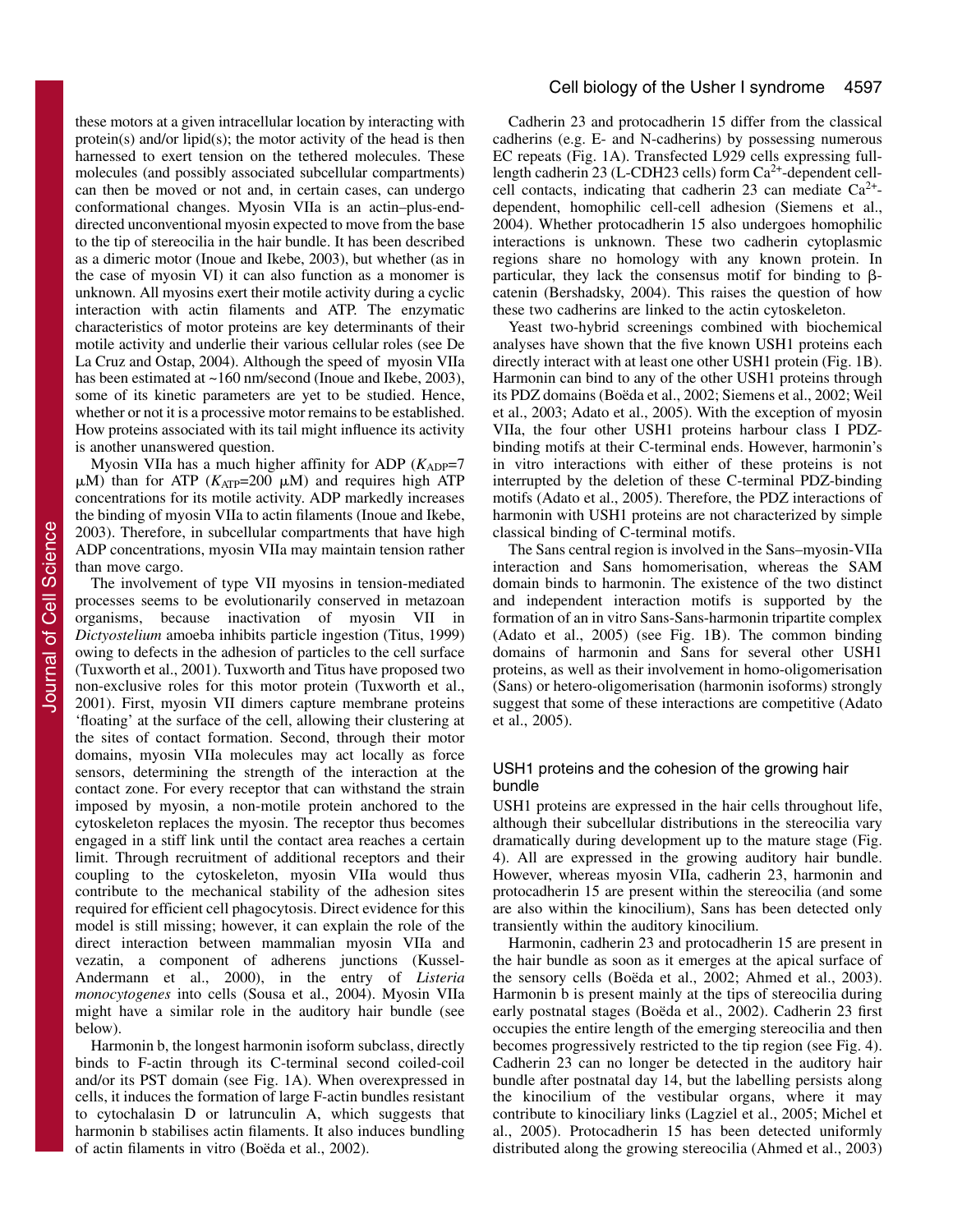

**Fig. 4.** Distributions of USH1 proteins in developing and adult hair cells throughout life, their spatial and temporal subcellular distribution vary for each molecule. Green arrows indicate the presence of a USH1 protein in the stereocilia. Myosin VIIa (Hasson et al., 1997) and protocadherin 15 (Ahmed et al., 2003) are present along the entire length of the stereocilia. The precise distribution of harmonin in the stereocilia at the postnatal stages remains to be established. Notice that, at P30, cadherin 23 disappears from the stereocilia and appears to move to the pericuticular necklace (Lagziel et al., 2005; Michel et al., 2005). Sans is no longer present in the stereocilia (Adato et al., 2005). Arrowheads refer to the stage when first signs of hair bundle anomalies have been reported in USH1 mouse mutants; E18 in shaker-1 (Self et al., 1998) and waltzer (Holme and Steel, 2002) mutants, and P0 in Ames waltzer (Washington et al., 2005). In Jackson shaker and deaf-circler mutants, the hair bundle disorganisation has been reported only from P10 (Kitamura et al., 1992), and P21 (Johnson et al., 2003), respectively.

(see Fig. 4). Myosin VIIa is present in the emerging hair bundles (El-Amraoui et al., 1996; Boëda et al., 2002) and also within the cuticular plate and the pericuticular necklace region, which is characterised by a dense ring of vesicles (Hasson et al., 1997). Sans is especially abundant in a vesiclerich region in the immediate vicinity of the basal body of the kinocilium (Adato et al., 2005) (see Fig. 3A, Fig. 4). For harmonin and protocadherin 15, their precise subcellular localisations in the course of auditory hair bundle differentiation remain to be determined.

On the basis of the in vitro direct interaction between cadherin 23 and harmonin, the co-localisation of cadherin 23 and harmonin b in the forming hair bundle and the actin binding activity of harmonin b, we have proposed that cadherin-23-containing stereocilia connectors are anchored to the actin core of the stereocilium through harmonin b, thereby ensuring hair bundle cohesion during early morphogenesis (Fig. 3A) (Boëda et al., 2002). Hair bundle disorganisation has since been reported in the deaf circler 2J mouse mutant, which lacks harmonin b isoforms (Johnson et al., 2003). Also, almost all DFNB18 patients carry mutations in *USH1C* that selectively affect the harmonin b subclass (Ouyang et al., 2002). Moreover, ultrastructural studies have recently established that cadherin 23 is a component of both interstereocilia and kinociliary links of the growing hair bundle (Michel et al., 2005) (see Fig. 3A,B). Protocadherin 15, which can bind to harmonin b (Adato et al., 2005), may play a role similar to that of cadherin 23 in hair bundle morphogenesis (see Fig. 3A). Whether protocadherin 15 and cadherin 23 can form links through heterophilic interactions is not yet known. Notice that, genetic evidence in mice and humans supports the involvement of these two cadherins in the same pathway, although it is unclear whether the late effect reported reflects the early roles of the two cadherins (Zheng et al., 2005).

Since it is present throughout the entire hair cell, myosin VIIa probably has several functions. We analysed harmonin b distribution in the Myo7a<sup>4626SB</sup> shaker-1 mice, which carry a premature stop codon in the motor domain of myosin VIIa

 $(GIn520 \rightarrow Stop)$  and have severely disorganized hair bundles (see Kros et al., 2002). In these mice, harmonin b cannot be detected at the stereocilia tip and accumulates beneath the hair bundle (Boëda et al., 2002). This indicates that myosin VIIa is involved in the sorting and/or targeting of harmonin b to the hair bundle. In Jackson-shaker mutants, harmonin b is also absent from the hair bundle (Gaëlle Lefèvre, personal communication), which suggests that Sans, which interacts with myosin VIIa, is also involved in the sorting of harmonin b. These two proteins may also be involved in the sorting of other hair bundle proteins. Within the hair bundle, myosin VIIa might have other functions. It may cluster cadherin-23–protocadherin-15–harmonin complexes, thereby organising the spatial distribution of the hair bundle links. Myosin VIIa may also act as a sensor, providing a dynamic link between interstereocilia connectors and the actin filaments, through which the cell may measure the tension force at a given position along the stereocilium membrane.

The crucial role of interstereocilia and kinociliary links in the cohesion of the growing hair bundles discussed here manifests itself when stereocilia have no or underdeveloped actin rootlets. At that time, the connection between the hair bundle and the apical region of the hair cell body seems mainly to involve microtubules that arise from the kinocilium basal body (Tilney et al., 1992) (see Fig. 3A). Subsequently, the anchoring of stereocilia actin rootlets in the cuticular plate confers additional stability upon the hair bundle; fibrous links that connect these rootlets to horizontal actin filaments in the cuticular plate horizontal actin filaments also participate (Tilney et al., 1992). Unconventional myosins, including myosin VIIa, in the cuticular plate may regulate the stability of the stereocilium–cuticular-plate anchor.

In addition, myosin VIIa can bind to vezatin, a transmembrane protein that colocalises with ankle links and an ubiquitous protein component of adherens junctions (Kussel-Andermann et al., 2000). Myosin VIIa may also strengthen the adhesion at the junctions between the hair cells and supporting cells and thus contribute to the stability of the cuticular plate.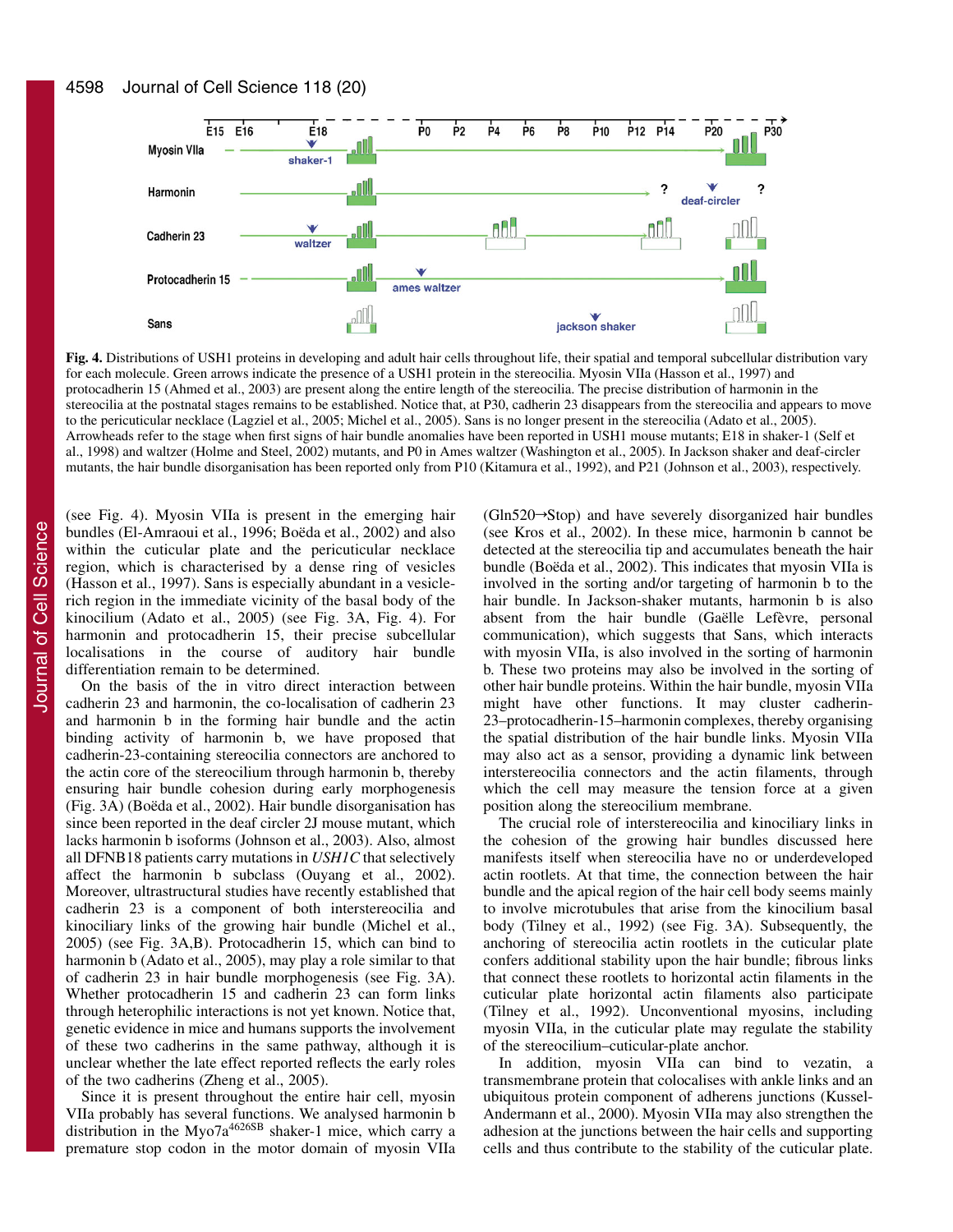How these elements are subsequently involved in the development and/or the maintenance of hair bundle cohesion remains to be clarified.

#### Other roles of USH1 proteins in the hair cell

Seven mutations in the *Myo7a* gene have been described and have varying degrees of phenotypic severity (Mburu et al., 1997). In the original shaker-1 mutant, the *Myo7ash1* mutation is an Arg502Pro substitution in a poorly conserved surface loop of the motor domain. This change is associated with the mildest of the pathological effects seen among shaker-1 alleles (Self et al., 1998). EM scanning analysis of the hair bundles in these Myo7ash1shaker-1 mutants revealed normal stereocilia development in contrast to other shaker-1 alleles – for example, Myo7 $\tilde{a}^{6J}$  or Myo7 $a^{4626SB}$  (Self et al., 1998; Kros et al., 2002). Also, whereas in Myo7a<sup>4626SB</sup> mice (Gln520 $\rightarrow$ Stop) harmonin b is absent from the stereocilia, normal harmonin b distribution is observed in the stereocilia tip of Myo7a<sup>sh1</sup> mutants (A.E.-A., unpublished). The mutant myosin VIIa molecule in the Myo7a<sup>sh1</sup> mice seems to have conserved sufficient activity to support normal early development of the stereocilia and proper harmonin b targeting. This further supports the correlation between the presence of harmonin b in the stereocilia and normal hair bundle organisation. However, the progressive hearing loss manifested by  $Myo7a<sup>sh1</sup>$  mutant mice (Self et al., 1998) indicates that, besides its function in stereocilia development, myosin VIIa plays unidentified roles in the hair cell.

Kros et al. have shown that, in Myo7a $^{6J}$  and Myo7a $^{4626SB}$ shaker-1 mice, the auditory mechanotransduction slowadaptation process is impaired at an early postnatal stage (Kros et al., 2002). Whether the defective adaptation in these two mutants is due to a failure of myosin VIIa function at the mechano-electrical transduction machinery itself or from a more general perturbation of the dynamic properties of the entire hair bundle is not known. Irrespective of the exact underlying mechanism, it will therefore be interesting to characterise hair cell adaptation in Myo7a<sup>sh1</sup> shaker-1 mutants.

The various isoforms of cadherin 23 may also perform additional functions beyond the maintenance of the growing hair bundle cohesion. Two recent studies using antibodies directed against part of its cytoplasmic region localized cadherin 23 to the tip of stereocilia in the mature hair bundle, which suggests that cadherin 23 dimers may form the tip links (Siemens et al., 2004; Sollner et al., 2004). By contrast, as mentioned above, two other groups failed to detect cadherin 23 at the tip of stereocilia from mature hair bundles by antibodies raised against an extracellular epitope [EC11, epitope N1 (Michel et al., 2005)] or other parts of its cytoplasmic region (Boëda et al., 2002; Lagziel et al., 2005; Michel et al., 2005). Notice that cadherin 23 does not completely disappear from the auditory hair cell, because labelling is observed in the vesiclerich pericuticular region of the hair cell. This suggests that it still plays a role in adult (Michel et al., 2005). Definition of the temporal and spatial subcellular localisation of the different cadherin 23 isoforms might help clarify the above observations.

## USH1 proteins in the retina

Although none of the mice that have mutations in USH1 orthologues display retinitis pigmentosa, minor electroretinographic abnormalities (a reduction of the amplitude of the wave response to light) have been reported in some shaker-1 and waltzer mutants (Libby et al., 2003). These have not been seen in Ames waltzer (Ball et al., 2003) and deaf circler mutant mice (Johnson et al., 2003). Slight peripheral retinal degeneration has been found in 9-month-old deaf circler mutants, however (Johnson et al., 2003).

Because opsin accumulates in the photoreceptor inner segment and connecting cilium in shaker-1 mice, myosin VIIa could function in the transport of opsin (Liu et al., 1999) (Fig. 5A). Moreover, in the absence of myosin VIIa, there is a significant decrease in outer disk phagocytosis by pigment epithelial cells (Gibbs et al., 2003). The renewal of photoreceptor outer disk membranes involves continual addition of new disks at the base of the outer segment, the shedding of the most distal ones and their phagocytosis by the pigment epithelial cells (Fig. 5). In pigment epithelial cells of shaker-1 mice, the transfer of ingested phagosomes from the apical cell processes to the cell body is delayed (Gibbs et al., 2003). Also, EM studies in shaker-1 mice showed that melanosomes are not spread throughout the apical projections of these cells but cluster around the nucleus. This suggests that myosin VIIa is necessary for the transfer of these organelles from the cell periphery to the apical microvilli (Liu et al., 1998).

MyRIP/Slac2c, a protein that binds to myosin VIIa tail and directly interacts with Rab27a (El-Amraoui et al., 2002; Fukuda and Kuroda, 2002) and with F-actin (Desnos et al., 2003) might be involved in this transport process (see Fig. 5B). Among the 18 classes that constitute the myosin superfamily, myosins I, II, V and VI have been implicated in the transport of organelles such as vacuoles, recycling endosomes, lysosomes, secretory granules and melanosomes (reviewed in Seabra and Coudrier, 2004). In particular, actin-dependent capture of the melanosomes has been shown to involve a myosin V motor in skin melanocytes (see Seabra and Coudrier, 2004). In these cells, a complex formed by Rab27a, a MyRIP homolog called melanophilin and myosin Va is involved. In melanocytes isolated from mice that have defective Rab27a (*leaden* mutants), melanophilin (*ashen* mutants), or myosin Va (*dilute* mutants), melanosomes are abnormally clustered around the nucleus, as in retinal pigment epithelial cells in shaker-1 mutants. In melanophilin-depleted skin melanocytes, ectopic overexpression of myosin VIIa alone does not rescue the clustering phenotype, whereas overexpression of myosin VIIa together with MyRIP restores normal peripheral melanosome distribution (Kuroda and Fukuda, 2005). MyRIP thus acts as a myosin VIIa linker in vivo, and a Rab27A–MyRIP–myosin-VIIa tripartite complex appears to function in the transfer of retinal melanosomes to the actin cytoskeleton, a prerequisite for their entry into the apical microvilli.

Despite the apparent diversity of the phenotypic abnormalities observed in shaker-1 mice, we can speculate that some of these abnormalities are related to the same myosin VIIa activity. An attractive possibility is that the failure of protein/organelle translocation (harmonin b sorting, opsin transport, melanosome delivery and phagosome transfer) is due to a defect in the transport role of myosin VIIa at the interface between microtubules and actin filaments (green arrows, Figs 3, 5). Indeed, myosin VIIa has been reported to interact with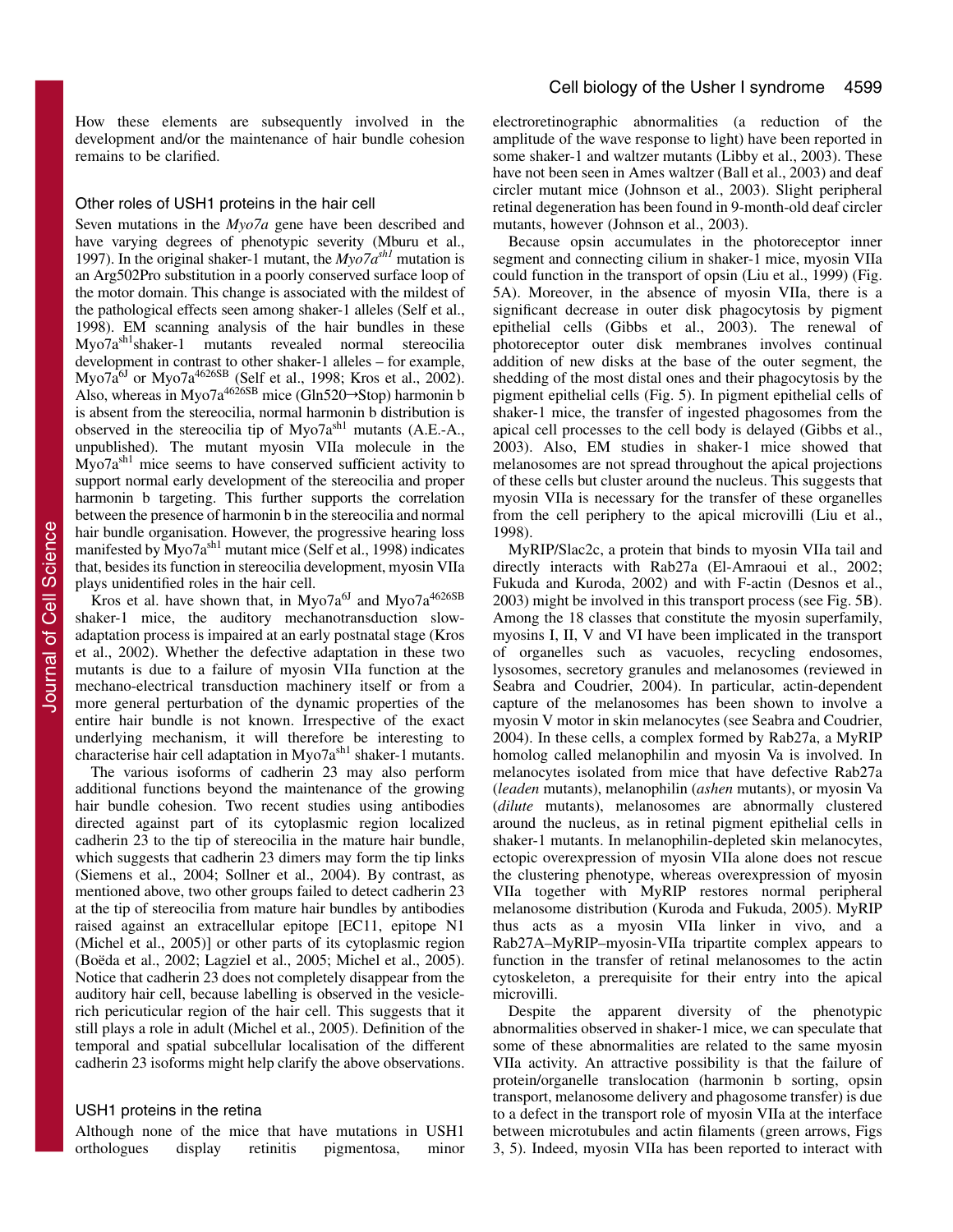#### 4600 Journal of Cell Science 118 (20)

the microtubule-associated protein MAP2B (Todorov et al., 2001). The MyTH4-FERM domains of myosin X interact directly with microtubules (Weber et al., 2004). The myosin VIIa MyTH4-FERM domains might therefore bind to microtubules in a similar way.

The presence of all USH1 proteins at the photoreceptor synaptic active zone strongly suggests they contribute to the trafficking of synaptic vesicles (Reiners et al., 2003; Reiners et al., 2005). The bulk of protocadherin 15 labelling is, however, present in the photoreceptor outer segments in the monkey and human retina (Ahmed et al., 2003), which is consistent with its having a role in the organisation of the photoreceptor outer disks. During photoreceptor outer disk outgrowth, protocadherin 15, through its extracellular domain, may provide the cell with information about its environment, in particular its proximity to the apical microvilli of the pigment epithelial cells. Targeted ablation of a photoreceptor-specific member of the cadherin superfamily, prCAD, results in outer disk disorganisation and fragmentation. PrCAD is confined to the base of the photoreceptor outer segment, where it may interact either with extracellular matrix components or with photoreceptor membrane proteins (Rattner et al., 2001). Protocadherin 15 is,

by contrast, present along the entire length of the outer segments (Ahmed et al., 2003). Protocadherin 15 may thus connect adjacent outer disks through homophilic interactions.

Protocadherin 15 may also engage in heterophilic interactions with an as yet unknown cadherin present at the membrane of pigment epithelial cells (see Fig. 5C). In the latter case, protocadherin 15 may contribute to photoreceptor-RPE adhesion by anchoring the membranes of these two cell types. Whether it also interacts with other cell surface or extracellular matrix proteins cannot be excluded. The failure of such interactions may explain the abnormal alignment of photoreceptor outer disks with the pigment epithelial cells in the pcdh15b-deficient zebrafish (Seiler et al., 2005). Although little is known about the cytoskeletal elements and/or associated proteins within the outer disk, harmonin b has been shown to be restricted to the photoreceptor outer segment (Reiners et al., 2003). Therefore, it is worth considering the possibility that protocadherin-15–harmonin-b complexes play a role in the organisation of the hair bundle in the inner ear (Fig. 3A) and the photoreceptor outer disks in the retina (Fig. 5C).

It is unclear why mice lacking orthologues of USH1 proteins



**Fig. 5.** (A) Photoreceptor and retinal pigment epithelial (RPE) cells. At the tip of the photoreceptor inner segment (IS), myosin VIIa may be involved in opsin transfer (green arrow) to the connecting cilium and its transport to the outer segments (OS). (B) In RPE cells, melanosomes (M) display fast, bidirectional microtubule-dependent long-range movements in the cell body driven by kinesin/dynein motor proteins (1). Upon reaching the plus end of the microtubule at the periphery, myosin VIIa may be involved in the transfer (green arrow) of these organelles towards the actin filaments (2). Rab27a, which is targeted to the melanosome membrane, interacts with its effector, MyRIP/Slac2c, which in turn binds to myosin VIIa. Myosin VIIa then enables the retention and/or local movement of the melanosomes along the actin filaments of the microvilli (3). Myosin VIIa also plays a role in the transfer of phagosomes from the microvilli to the cell body (4; orange arrow). (C) At outerdisk–RPE-cell interface, protocadherin 15 present at the membrane of photoreceptor outer segments may serve to sense its immediate environment. For instance, through its extracellular domain, it may engage in heterophilic interactions with unidentified cadherin(s) in RPE cells to ensure proper alignment of the outer disks and apical microvilli. Harmonin b expressed in the photoreceptor outer disks is expected also to play a role in disk structure. N, nucleus.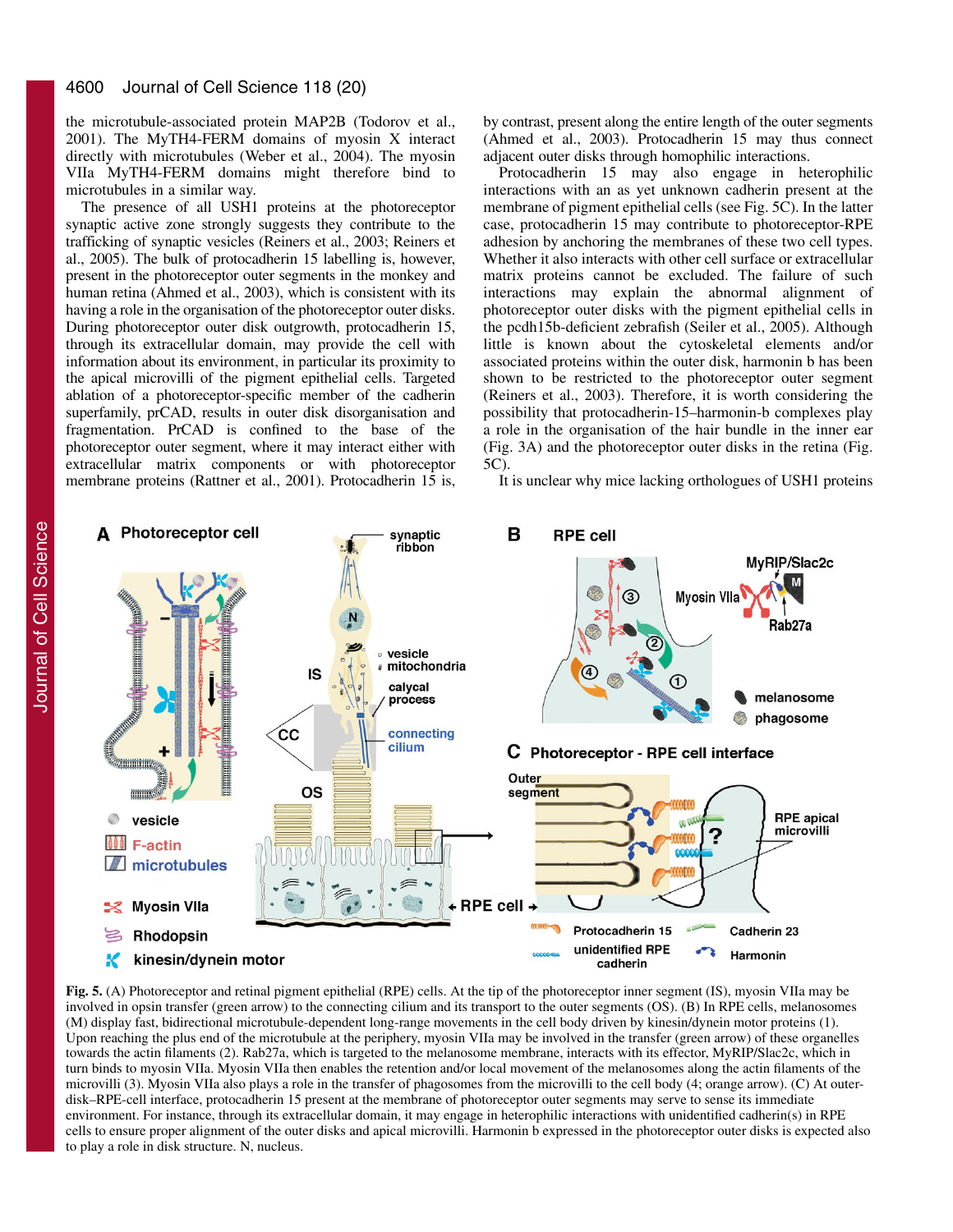do not suffer from retinitis pigmentosa. Several explanations could account for this difference between humans and mice. These include the shorter lifespan of the mouse, differences in light exposure experienced by humans and mice, functional redundancy of USH1 proteins in the human but not the mouse retina, or the presence of highly developed calycal processes in human but not mouse photoreceptor cells. The calycal processes are microvillus-like extensions of the photoreceptor inner segment that cup the base of the outer segment (see Fig. 5A) and are connected to the connecting cilium stalk plasma membrane by fibrous links. They share common components with hair bundle links. For instance, ALA (ankle link antigen), which associates with the ankle links in the hair bundle, also colocalises with links bridging the calycal processes and the connecting cilium (Goodyear and Richardson, 1999). The functions of calycal processes, first described more than 40 years ago (Cohen, 1963), have received little attention, however.

## **Perspectives**

The study of USH1 proteins strongly suggests that some fibrous hair bundle extracellular links have a crucial role in the cohesion of the growing hair bundle during auditory hair cell differentiation. This raises the question of the respective contribution of interstereocilia and kinociliary links to the cohesion of the forming hair bundle. We must also establish that hair bundles are disorganised in the early developmental stages of all mutants that have defective USH1 proteins. Additional USH1 proteins will undoubtedly be discovered in the near future. This should help us further decipher this molecular network, which at present contains no known regulatory molecule. Moreover, recent evidence suggests that the transmembrane (TM) usherin isoforms, encoded by the *USH2A* gene, are found within other interstereocilia links (Avital Adato, personal communication). Furthermore, in the hair cells of mutant mice lacking Vlgr1 (very large G-proteincoupled receptor-1, also called Mass1), a transmembrane protein defective in USH2C (Weston et al., 2004), the hair bundle appear rounded and deformed, with a loss of stereocilia cohesion (Johnston et al., 2005). Similarly to TM usherin, Vlgr1 has a long extracellular modular ectodomain (~180 nm), and is thus qualified to form interstereocilia links. Whether the other USH2 or USH3 proteins are also involved in connecting stereocilia is similarly worth considering.

Adhesion contacts and associated cytoskeletal networks have been shown to operate as tension-sensing devices that trigger signal transduction to orchestrate the cellular response (see Ingber, 2003). Such signaling cascades, however, have not yet been addressed in adhesion sites at the level of stereocilia connecting links. It is worth considering that the developing hair bundle is a tensegrity-based structure and that linkmediated adhesion forces can act as active elements that affect the tensegrity force balance that controls and preserves hair bundle three-dimentional architecture, differentiation and function.

Most of the USH1 proteins are expressed in mature sensory cells, both in the inner ear and in the retina. Their roles in fully differentiated sensory cells are not known. However, this could also be addressed by genetic approaches, provided new tools are developed to circumvent the early abnormal phenotype we discuss here.

# Cell biology of the Usher I syndrome 4601

Finally, the studies discussed here are fuelled largely by the need for a deeper understanding of the roles played by USH1 proteins in the two sensory organs so that we can develop therapy or prevent (in the case of the visual defect) Usher syndrome in humans. Clarification of the pathogenesis of the retinal degeneration observed in humans suffering from USH1 is required and calls for more favourable animal models.

We are grateful to Jean-Pierre Hardelin, Gaelle Lefèvre and Raphaël Étournay for stimulating discussions, to Avital Adato for her critical reading of the manuscript, to Jacqueline Levilliers for help in the preparation of the document and to Marc Lenoir for the SEM image. We apologise for not citing all the relevant references because of space limitations. The work in the authors' laboratory is supported by the R. and G. Strittmatter Foundation, the A. and M. Suchert Forschung contra Blindheit-Initiative Usher Syndrom.

#### **References**

- **Adato, A., Kikkawa, Y., Reiners, J., Alagramam, K. N., Weil, D., Yonekawa, H., Wolfrum, U., El-Amraoui, A. and Petit, C.** (2005). Interactions in the network of Usher syndrome type 1 proteins. *Hum. Mol. Genet.* **14**, 347-356.
- **Ahmed, Z. M., Riazuddin, S., Bernstein, S. L., Ahmed, Z., Khan, S., Griffith, A. J., Morell, R. J., Friedman, T. B., Riazuddin, S. and Wilcox, E. R.** (2001). Mutations of the protocadherin gene *PCDH15* cause Usher syndrome type 1F. *Am. J. Hum. Genet.* **69**, 25-34.
- **Ahmed, Z. M., Smith, T. N., Riazuddin, S., Makishima, T., Ghosh, M., Bokhari, S., Menon, P. S. N., Deshmukh, D., Griffith, A. J., Riazuddin, S. et al.** (2002). Nonsyndromic recessive deafness DFNB18 and Usher syndrome type IC are allelic mutations of *USHIC*. *Hum. Genet.* **110**, 527- 531.
- **Ahmed, Z. M., Riazuddin, S., Ahmad, J., Bernstein, S. L., Guo, Y., Sabar, M. F., Sieving, P., Riazuddin, S., Griffith, A. J., Friedman, T. B. et al.** (2003). *PCDH15* is expressed in the neurosensory epithelium of the eye and ear and mutant alleles are responsible for both USH1F and DFNB23. *Hum. Mol. Genet.* **12**, 3215-3223.
- **Alagramam, K. N., Murcia, C. L., Kwon, H. Y., Pawlowski, K. S., Wright, C. G. and Woychik, R. P.** (2001a). The mouse Ames waltzer hearing-loss mutant is caused by mutation of *Pcdh15*, a novel protocadherin gene. *Nat. Genet.* **27**, 99-102.
- **Alagramam, K. N., Yuan, H., Kuehn, M. H., Murcia, C. L., Wayne, S., Srisailpathy, C. R. S., Lowry, R. B., Knaus, R., Van Laer, L., Bernier, F. P. et al.** (2001b). Mutations in the novel protocadherin *PCDH15* cause Usher syndrome type 1F. *Hum. Mol. Genet.* **10**, 1709-1718.
- **Ball, S. L., Bardenstein, D. and Alagramam, K. N.** (2003). Assessment of retinal structure and function in Ames waltzer mice. *Invest. Ophthalmol. Vis. Sci.* **44**, 3986-3992.
- **Bershadsky, A.** (2004). Magic touch: how does cell-cell adhesion trigger actin assembly? *Trends Cell Biol.* **14**, 589-593.
- **Boëda, B., El-Amraoui, A., Bahloul, A., Goodyear, R., Daviet, L., Blanchard, S., Perfettini, I., Fath, K. R., Shorte, S., Reiners, J. et al.** (2002). Myosin VIIa, harmonin and cadherin **23**, three Usher I gene products that cooperate to shape the sensory hair cell bundle. *EMBO J.* **21**, 6689- 6699.
- **Bolz, H., von Brederlow, B., Ramirez, A., Bryda, E. C., Kutsche, K., Nothwang, H. G., Seeliger, M., del C-Salcedo Cavrera, M., Vila, M. C., Molina, O. P. et al.** (2001). Mutation of CDH23, encoding a new member of the cadherin gene family, causes Usher syndrome type 1D. *Nat. Genet.* **27**, 108-112.
- **Bork, J. M., Peters, L. M., Riazuddin, S., Bernstein, S. L., Ahmed, Z. M., Ness, S. L., Polomeno, R., Ramesh, A., Schloss, M., Srisailpathy, C. R. S. et al.** (2001). Usher syndrome 1D and nonsyndromic autosomal recessive deafness DFNB12 are caused by allelic mutations of the novel cadherin-like gene *CDH23*. *Am. J. Hum. Genet.* **68**, 26-37.
- **Chen, Z.-Y., Hasson, T., Kelley, P. M., Schwender, B. J., Schwartz, M. F., Ramakrishnan, M., Kimberling, W. J., Mooseker, M. S. and Corey, D. P.** (1996). Molecular cloning and domain structure of human myosin-VIIa, the gene product defective in Usher syndrome 1B. *Genomics* **36**, 440-448.
- **Cohen, A. I.** (1963). Vertebrate retinal cells and their organization. *Biol. Rev. Cambridge Philos. Soc.* **38**, 427-459.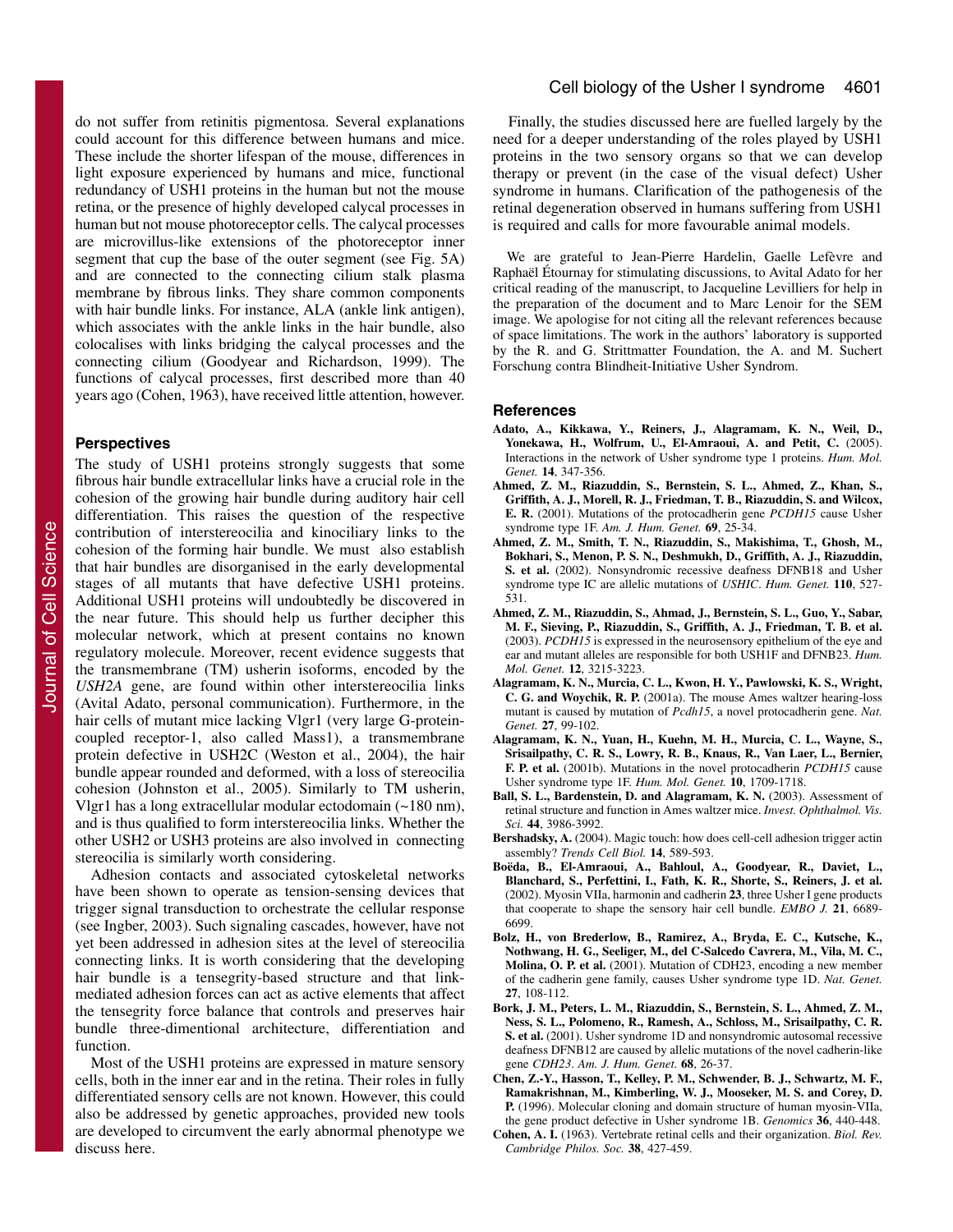- **Corey, D. P., Garcia-Anoveros, J., Holt, J. R., Kwan, K. Y., Lin, S. Y., Vollrath, M. A., Amalfitano, A., Cheung, E. L., Derfler, B. H., Duggan, A. et al.** (2004). TRPA1 is a candidate for the mechanosensitive transduction channel of vertebrate hair cells. *Nature* **432**, 723-730.
- **De La Cruz, E. M. and Ostap, E. M.** (2004). Relating biochemistry and function in the myosin superfamily. *Curr. Opin. Cell Biol.* **16**, 61-67.
- **Desnos, C., Schonn, J.-S., Huet, S., Tran, V. S., El-Amraoui, A., Raposo, G., Fanget, I., Chapuis, C., Ménasché, G., de Saint Basile, G. et al.** (2003). Rab27A and its effector MyRIP link secretory granules to F-actin and control their motion towards release sites. *J. Cell Biol.* **163**, 559-570.
- **Di Palma, F., Holme, R. H., Bryda, E. C., Belyantseva, I. A., Pellegrino, R., Kachar, B., Steel, K. P. and Noben-Trauth, K.** (2001). Mutations in *Cdh23*, encoding a new type of cadherin, cause stereocilia disorganization in waltzer, the mouse model for Usher syndrome type 1D. *Nat. Genet.* **27**, 103-107.
- **El-Amraoui, A., Sahly, I., Picaud, S., Sahel, J., Abitbol, M. and Petit, C.** (1996). Human Usher IB/mouse *shaker-1*; the retinal phenotype discrepancy explained by the presence/absence of myosin VIIA in the photoreceptor cells. *Hum. Mol. Genet.* **5**, 1171-1178.
- **El-Amraoui, A., Schonn, J.-S., Küssel-Andermann, P., Blanchard, S., Desnos, C., Henry, J.-P., Wolfrum, U., Darchen, F. and Petit, C.** (2002). MyRIP, a novel Rab effector, enables myosin VIIa recruitment to retinal melanosomes. *EMBO Rep.* **3**, 463-470.
- **Ernest, S., Rauch, G.-J., Haffter, P., Geisler, R., Petit, C. and Nicolson, T.** (2000). *Mariner* is defective in *myosin VIIA*: a zebrafish model for human hereditary deafness. *Hum. Mol. Genet.* **9**, 2189-2196.
- **Fettiplace, R. and Ricci, A. J.** (2003). Adaptation in auditory hair cells. *Curr. Opin. Neurobiol.* **13**, 446-451.
- **Frolenkov, G. I., Belyantseva, I. A., Friedman, T. B. and Griffith, A. J.** (2004). Genetic insights into the morphogenesis of inner ear hair cells. *Nat. Rev. Genet.* **5**, 489-498.
- **Fukuda, M. and Kuroda, T. S.** (2002). Slac2-c (synaptotagmin-like protein homologue lacking C2 domains-c), a novel linker protein that interacts with Rab27, myosin Va/VIIa, and actin. *J. Biol. Chem.* **277**, 43096-43103.
- **Geleoc, G. S. and Holt, J. R.** (2003). Developmental acquisition of sensory transduction in hair cells of the mouse inner ear. *Nat. Neurosci.* **6**, 1019- 1020.
- **Gibbs, D., Kitamoto, J. and Williams, D. S.** (2003). Abnormal phagocytosis by retinal pigmented epithelium that lacks myosin VIIa, the Usher syndrome 1B protein. *Proc. Natl. Acad. Sci. USA* **100**, 6481-6486.
- **Gibson, F., Walsh, J., Mburu, P., Varela, A., Brown, K. A., Antonio, M., Beisel, K. W., Steel, K. P. and Brown, S. D. M.** (1995). A type VII myosin encoded by the mouse deafness gene *Shaker-1*. *Nature* **374**, 62-64.
- **Goodyear, R. and Richardson, G.** (1999). The ankle-link antigen: an epitope sensitive to calcium chelation associated with the hair-cell surface and the calycal processes of photoreceptors. *J. Neurosci.* **19**, 3761-3772.
- **Goodyear, R. J., Marcotti, W., Kros, C. J. and Richardson, G. P.** (2005). Development and properties of stereociliary link types in hair cells of the mouse cochlea. *J. Comp. Neurol.* **485**, 75-85.
- **Hasson, T., Gillespie, P. G., Garcia, J. A., MacDonald, R. B., Zhao, Y., Yee, A. G., Mooseker, M. S. and Corey, D. P.** (1997). Unconventional myosins in inner-ear sensory epithelia. *J. Cell Biol.* **137**, 1287-1307.
- **Holme, R. H. and Steel, K. P.** (2002). Stereocilia defects in waltzer (Cdh23), shaker1 (Myo7a) and double waltzer/shaker1 mutant mice. *Hear. Res.* **169**, 13-23.
- **Holt, J. R., Gillespie, S. K., Provance, D. W., Shah, K., Shokat, K. M., Corey, D. P., Mercer, J. A. and Gillespie, P. G.** (2002). A chemical-genetic strategy implicates myosin-1c in adaptation by hair cells. *Cell* **108**, 371-381.
- **Howard, J. and Hudspeth, A. J.** (1988). Compliance of the hair bundle associated with gating of mechanoelectrical transduction channels in the bullfrog's saccular hair cell. *Neuron* **1**, 189-199.
- **Ingber, D. E.** (2003). Tensegrity I. Cell structure and hierarchical systems biology. *J. Cell Sci.* **116**, 1157-1173.
- **Inoue, A. and Ikebe, M.** (2003). Characterization of the motor activity of mammalian myosin VIIA. *J. Biol. Chem.* **278**, 5478-5487.
- **Johnson, K. R., Gagnon, L. H., Webb, L. S., Peters, L. L., Hawes, N. L., Chang, B. and Zheng, Q. Y.** (2003). Mouse models of USH1C and DFNB18: phenotypic and molecular analyses of two new spontaneous mutations of the Ush1c gene. *Hum. Mol. Genet.* **30**, 3075-3086.
- **Johnson, K. R., Zheng, Q. Y., Weston, M. D., Ptacek, L. J. and Noben-Trauth, K.** (2005) The Mass1frings mutation underlies early onset hearing impairment in BUB/BnJ mice, a model for the auditory pathology of Usher syndrome IIC. *Genomics* **85**, 582-590.

**Kikkawa, Y., Shitara, H., Wakana, S., Kohara, Y., Takada, T., Okamoto,**

**M., Taya, C., Kamiya, K., Yoshikawa, Y., Tokano, H. et al.** (2003). Mutations in a new scaffold protein Sans cause deafness in Jackson shaker mice. *Hum. Mol. Genet.* **12**, 453-461.

- **Kitamura, K., Kakoi, H., Yoshikawa, Y. and Ochikubo, F.** (1992). Ultrastructural findings in the inner ear of Jackson shaker mice. *Acta Otolaryngol.* **112**, 622-627.
- **Kros, C. J., Marcotti, W., van Netten, S. M., Self, T. J., Libby, R. T., Brown, S. D., Richardson, G. P. and Steel, K. P.** (2002). Reduced climbing and increased slipping adaptation in cochlear hair cells of mice with Myo7a mutations. *Nat. Neurosci.* **5**, 41-47.
- **Kuroda, T. S. and Fukuda, M.** (2005). Functional analysis of Slac2-c/MyRIP as a linker protein between melanosomes and myosin VIIa. *J. Biol. Chem.* **30**, 30.
- **Kussel-Andermann, P., El-Amraoui, A., Safieddine, S., Nouaille, S., Perfettini, I., Lecuit, M., Cossart, P., Wolfrum, U. and Petit, C.** (2000). Vezatin, a novel transmembrane protein, bridges myosin VIIA to the cadherin-catenins complex. *EMBO J.* **19**, 6020-6029.
- **Lagziel, A., Ahmed, Z. M., Schultz, J. M., Morell, R. J., Belyantseva, I. A. and Friedman, T. B.** (2005). Spatiotemporal pattern and isoforms of cadherin 23 in wild type and waltzer mice during inner ear hair cell development. *Dev. Biol.* **280**, 295-306.
- **Libby, R. T., Kitamoto, J., Holme, R. H., Williams, D. S. and Steel, K. P.** (2003). Cdh23 mutations in the mouse are associated with retinal dysfunction but not retinal degeneration. *Exp. Eye Res.* **77**, 731-739.
- **Liu, X.-Z., Walsh, J., Mburu, P., Kendrick-Jones, J., Cope, M. J. T. V., Steel, K. P. and Brown, S. D. M.** (1997a). Mutations in the myosin VIIA gene cause non-syndromic recessive deafness. *Nat. Genet.* **16**, 188-190.
- **Liu, X.-Z., Walsh, J., Tamagawa, Y., Kitamura, K., Nishizawa, M., Steel, K. P. and Brown, S. D. M.** (1997b). Autosomal dominant non-syndromic deafness caused by a mutation in the myosin VIIA gene. *Nat. Genet.* **17**, 268-269.
- **Liu, X., Ondek, B. and Williams, D. S.** (1998). Mutant myosin VIIa causes defective melanosome distribution in the RPE of shaker-1 mice. *Nat. Genet.* **19**, 117-118.
- **Liu, X., Udovichenko, I. P., Brown, S. D., Steel, K. P. and Williams, D. S.** (1999). Myosin VIIa participates in opsin transport through the photoreceptor cilium. *J. Neurosci.* **19**, 6267-6274.
- **Mburu, P., Liu, X. Z., Walsh, J., Saw, D., Jr, Cope, M. J., Gibson, F., Kendrick-Jones, J., Steel, K. P. and Brown, S. D.** (1997). Mutation analysis of the mouse myosin VIIA deafness gene. *Genes Funct.* **1**, 191-203.
- **Michel, V., Goodyear, R. J., Weil, D., Marcotti, W., Perfettini, I., Wolfrum, U., Kros, C., Richardson, G. P. and Petit, C.** (2005). Cadherin 23 is a component of the transient lateral links in the developing hair bundles of cochlear sensory cells. *Dev. Biol.* **280**, 281-294.
- **Ouyang, X. M., Xia, X. J., Verpy, E., Du, L. L., Pandya, A., Petit, C., Balkany, T., Nance, W. E. and Liu, X.-Z.** (2002). Mutations in the alternatively spliced exons of *USH1C* cause non-syndromic recessive deafness. *Hum. Genet.* **111**, 26-30.
- **Petit, C.** (2001). Usher syndrome: from genetics to pathogenesis. *Annu. Rev. Genomics Hum. Genet.* **2**, 271-297.
- **Pickles, J. O., von Perger, M., Rouse, G. W. and Brix, J.** (1991). The development of links between stereocilia in hair cells of the chick basilar papilla. *Hear. Res.* **54,** 153-163.
- **Rattner, A., Smallwood, P. M., Williams, J., Cooke, C., Savchenko, A., Lyubarsky, A., Pugh, E. N. and Nathans, J.** (2001). A photoreceptorspecific cadherin is essential for the structural integrity of the outer segment and for photoreceptor survival. *Neuron* **32**, 775-786.
- **Reiners, J., Reidel, B., El-Amraoui, A., Boëda, B., Huber, I., Petit, C. and Wolfrum, U.** (2003). Differential distribution of harmonin isoforms and their possible role in Usher-1 protein complexes in mammalian photoreceptor cells. *Invest. Ophthalmol. Vis. Sci.* **44**, 5006-5015.
- **Reiners, J., Marker, T., Jurgens, K., Reidel, B. and Wolfrum, U.** (2005). Photoreceptor expression of the Usher syndrome type 1 protein protocadherin 15 (USH1F) and its interaction with the scaffold protein harmonin (USH1C). *Mol. Vis.* **11**, 347-355.
- **Revenu, C., Athman, R., Robine, S. and Louvard, D.** (2004). The coworkers of actin filaments: from cell structures to signals. *Nat. Rev. Mol. Cell. Biol.* **5**, 635-646.
- **Schneider, M. E., Belyantseva, I. A., Azevedo, R. B. and Kachar, B.** (2002). Rapid renewal of auditory hair bundles. *Nature* **418**, 837-838.
- **Seabra, M. C. and Coudrier, E.** (2004). Rab GTPases and myosin motors in organelle motility. *Traffic* **5**, 393-399.
- **Seiler, C., Finger-Baier, K. C., Rinner, O., Makhankov, Y. V., Schwarz, H., Neuhauss, S. C. and Nicolson, T.** (2005). Duplicated genes with split